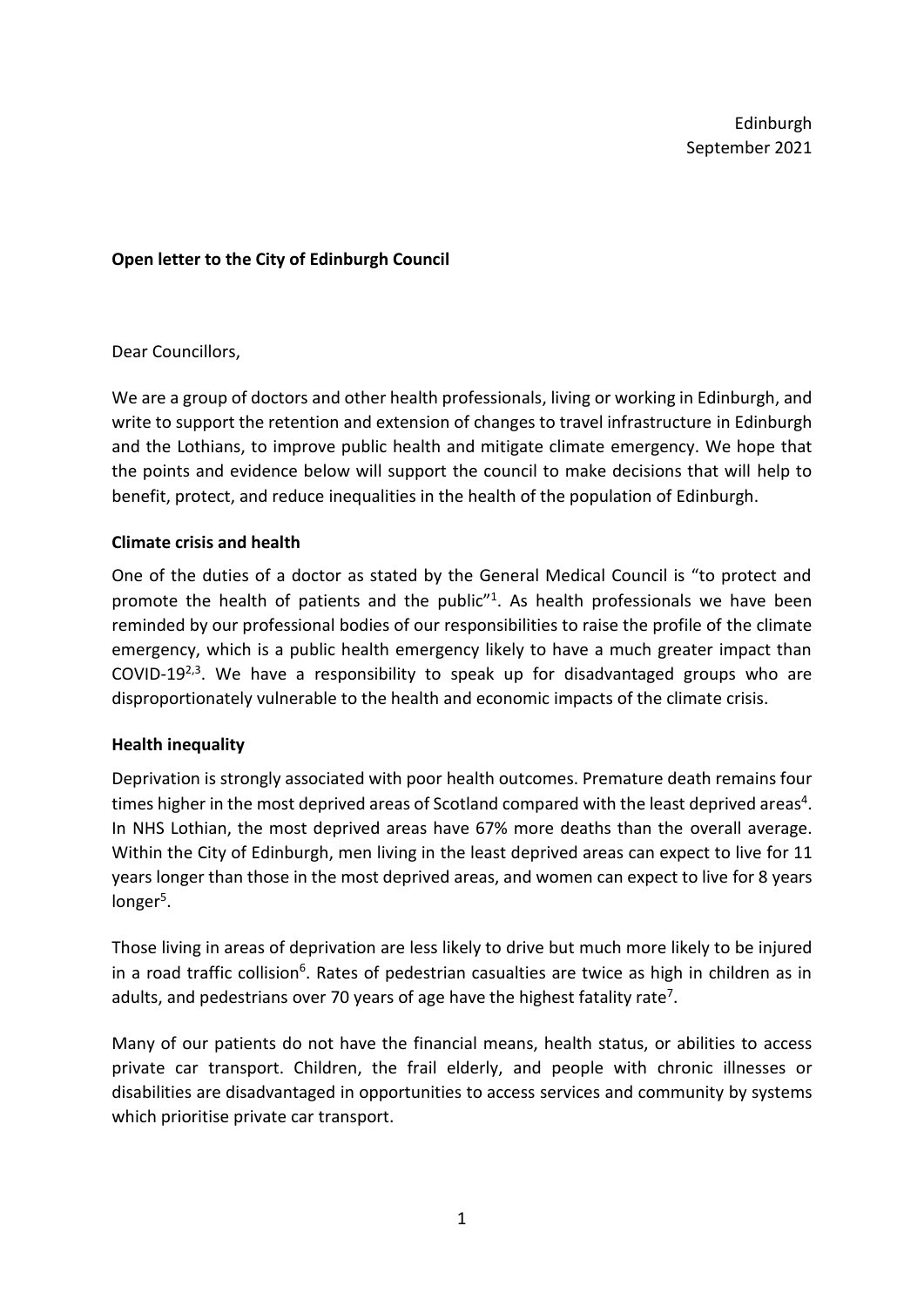Moves to promote safe active travel, including widening of pavements and provision of segregated paths, make the urban environment more accessible for people with disabilities and release road space for reliable and efficient public transport.

Measures to improve the urban environment and promote active travel in Edinburgh will differentially benefit the most disadvantaged members of our community and so help to reduce health inequalities in Edinburgh. We ask that councillors carefully consider the differential impact of decisions to prioritise private car transport on those for whom private car transport is not an option.

# **Air pollution and health**

Air pollution is strongly associated with poor health outcomes<sup>8</sup>. A joint Royal College of Physicians and Royal College of Paediatrics and Child Health report estimated that outdoor air pollution causes 40,000 deaths a year in the UK<sup>9</sup>. Data from Scotland shows a particularly strong association between air pollution and respiratory disease and deaths<sup>10</sup>. Transport  $$ predominantly car transport  $-$  is the main source of air pollution in Scotland<sup>11</sup>.

Edinburgh City Council has six Air Quality Management Areas, with concerning levels of air pollution related to vehicular traffic<sup>12</sup>.

Decisive action from the council to promote active travel and reduce private car traffic in Edinburgh will help to reduce air pollution and associated harm to health.

# **Physical activity and health**

Regular physical activity is associated with improved health outcomes at all ages<sup>13</sup>.

UK Chief Medical Officers recommend that children and young people should engage in moderate physical activity for at least one hour every day. For adults, 150 minutes of moderate activity per week is associated with a 40% reduction in risk of type 2 diabetes, 35% reduction in heart disease, 25% reduction in joint and back pain, and 20% reduction in bowel and breast cancer<sup>13</sup>.

National data indicates that in Scotland during 2019 only 66% of adults met this target, whilst in the same year fewer than 50% of journeys under two miles were made on foot<sup>14</sup>.

Segregated active travel infrastructure allows everyone to increase their physical activity levels through active travel; not only those who already enjoy regular physical activity.

We ask that the council considers the beneficial and protective health effects of physical activity when considering its decisions about travel infrastructure in Edinburgh.

# **Behaviour change for public health**

Changing established patterns of behaviour is difficult. We understand that a move away from the current position of private car dependency can feel difficult.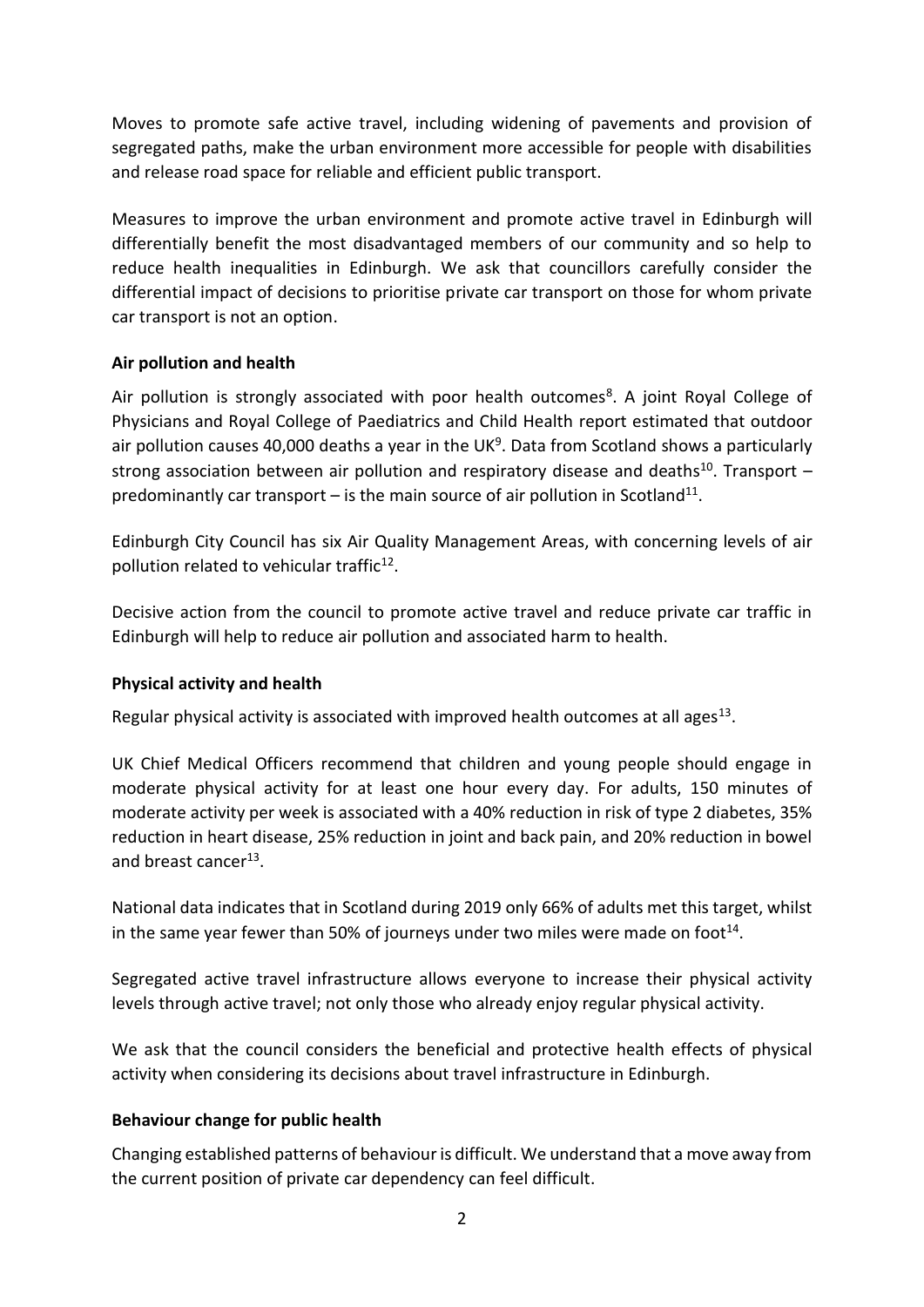Bold Scottish strategies have led to strikingly effective population shifts in behaviour for better health; tobacco smoking restrictions have saved many lives, and early data suggests that minimum alcohol unit pricing has reduced amount of alcohol purchased by the heaviest alcohol consumers<sup>15,16</sup>. Both of these strategies met with initial resistance, but are now broadly supported.

Now, local government in Edinburgh has the potential to lead a bold and exemplary modal shift away from car-dependence which will benefit and protect the health of the people of Edinburgh.

# **Key points:**

- As health professionals, we have a responsibility to protect and promote the health of the population. We have a responsibility to address inequalities and to advocate for the needs of the most deprived and disadvantaged members of the population we serve.
- We are concerned about the impact of the climate crisis on health, globally and locally.
- We are concerned about harms to health caused by air pollution in Edinburgh.
- Regular physical activity is associated with improved health outcomes at all ages.
- We support the retention, and further development and integration of infrastructures designed to support active travel and clean air for the whole population of Edinburgh, to mitigate inequalities in health, local mobility, and air quality.
- This includes quiet routes in the vicinity of schools to allow safe active travel for families, an integrated network of segregated safe paths for cycling, city-wide subsidised cycle hire programmes, and low-emission zones.
- We are concerned that suggested steps to reverse active travel measures introduced during the COVID-19 pandemic would be a retrograde and harmful step for the health of the population of Edinburgh.

Yours sincerely,

Dr Laura McWhirter, Consultant Neuropsychiatrist, Royal Infirmary of Edinburgh; Clinical Research Fellow, University of Edinburgh

Neil Aitken, Physiotherapist, Neil Aitken Physiotherapy Ltd, Edinburgh

Dr Niall H. Anderson, Senior Lecturer in Medical Statistics, Usher Institute, University of Edinburgh

Dr Ross Archibald, Consultant in Emergency Medicine, NHS Lothian

Dr Elika Aspinall, General Practitioner, NHS Lothian

Dr Katherine Atkins, Chancellor's Fellow, Edinburgh Medical School, University of Edinburgh

Dr Paul Bailey, General Practitioner, NHS Lothian

Miss Emily Baird, Consultant, Children's Orthopaedics, Royal Hospital for Children and Young People Edinburgh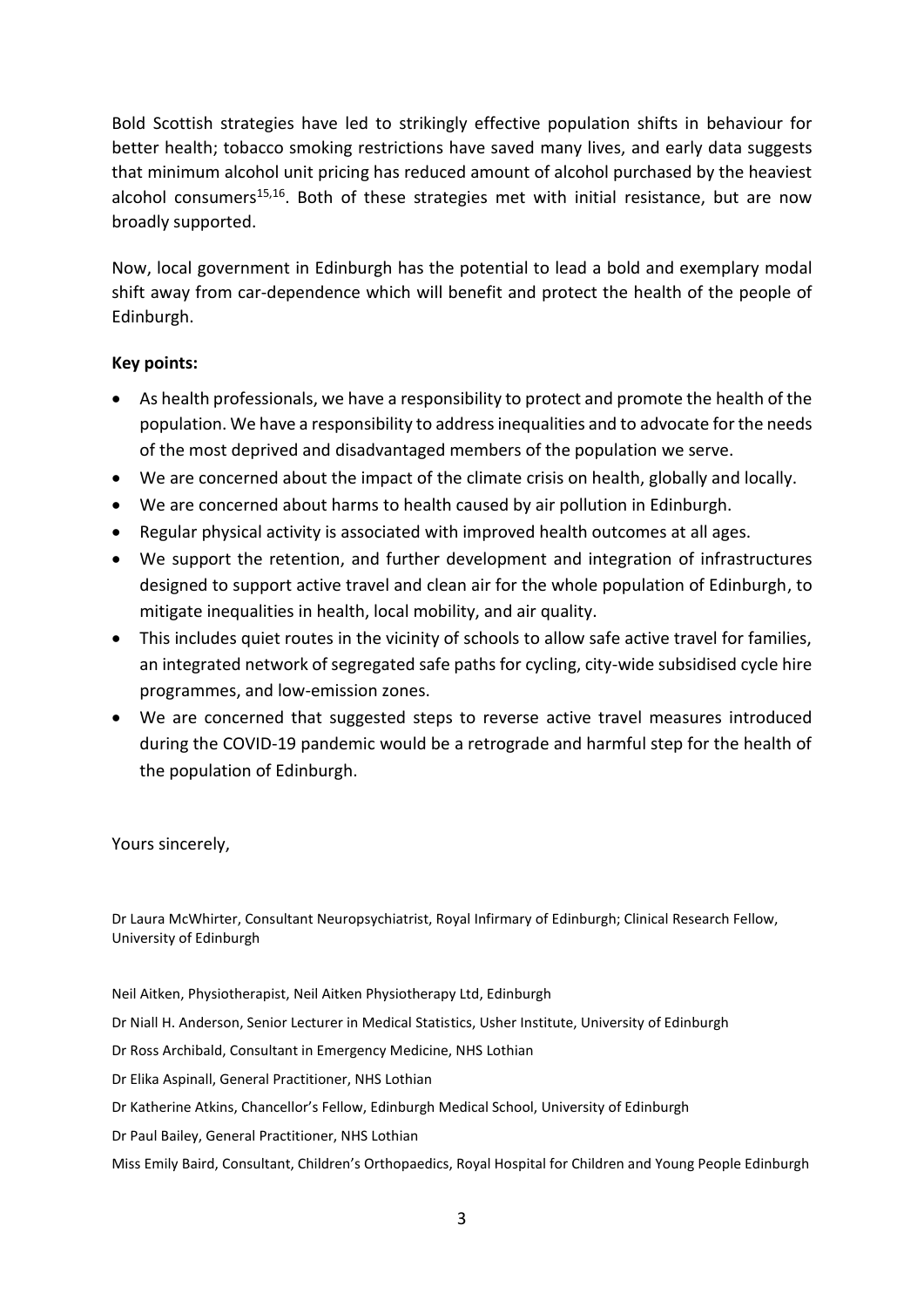Dr Kasia Banas, UG Talent Lead and Programme Director in Data-Driven Innovation for Health and Social Care, Usher Institute, University of Edinburgh

Dr Ravneet Batra, Consultant Liaison Psychiatrist, Regional Infectious Diseases Unit, Western General Hospital

Dr Roland Baumann, General Practitioner, Niddrie Medical Practice, Edinburgh

Dr Craig Beattie, Consultant Anaesthetist, Royal Infirmary of Edinburgh

Dr Monika Beatty, Consultant in Critical Care, Royal Infirmary of Edinburgh

Dr Sam Bennett, Foundation Doctor, Acute Medicine, Western General Hospital

Ms Katherine Bethell, Advanced Nurse Practitioner and Programme Manager, Chalmers Sexual Health Centre (Lothian) and Sandyford Centre (GGC)

Dr David Birrell, Emergency medicine trainee, Royal infirmary of Edinburgh; Honorary Clinical Fellow, University of Edinburgh

Professor James Boardman, Professor of Neonatal Medicine, University of Edinburgh

Dr Friederike Boellert, Respiratory Consultant, Western General Hospital, Edinburgh

Dr Kirsty Boyd, Reader in Palliative Care, Usher Institute, University of Edinburgh

Dr Tom Bloomfield, Consultant Anaesthetist, Royal Infirmary of Edinburgh

Mr Paul Brennan, Reader and Honorary Consultant Neurosurgeon, University of Edinburgh and NHS Lothian

Mr Iain Brown, Consultant Orthopaedic Surgeon, Royal Infirmary of Edinburgh

Dr John Budd, General Practitioner, Edinburgh Access Practice, and Co-ordinator of Lothian Deprivation Interest Group

Dr Rosamunde Burns, Consultant Anaesthetist, Royal Infirmary of Edinburgh

Dr Peter Cairns, General Practitioner, Wester Hailes Medical Practice

Professor Alan Carson, Consultant Neuropsychiatrist, University of Edinburgh

Dr Simon Chillingworth, Consultant Anaesthetist, Royal Infirmary of Edinburgh

Professor Richard Chin, Professor of Paediatric Neurology and Clinical Epidemiology, Honorary Consultant Paediatric Neurologist, University of Edinburgh and The Royal Hospital for Children and Young People

Dr Sarah Clay, Locum General Practitioner, Niddrie Medical Practice, and Specialty Doctor in Palliative Care

Dr Elizabeth Cole, Anaesthetics registrar, Royal Infirmary of Edinburgh

Dr Catherine Collinson, Consultant Anaesthetist, Department of Anaesthesia, Royal Infirmary of Edinburgh

Dr Claire Cooke-Jones, Trainee Anaesthetist, Royal Infirmary of Edinburgh

Dr Robert Cooke-Jones, Trainee General Practitioner, Inchpark Surgery, Edinburgh

Dr Nadine Cossette, Consultant Liaison Psychiatrist, Royal Infirmary of Edinburgh

Dr Helen Creedon, Clinical Fellow in Oncology, University of Edinburgh

Dr Julia Critchley, Consultant Anaesthetist, Royal Infirmary of Edinburgh

Dr Craig Davidson, Consultant in Emergency Medicine, NHS Lothian

Professor Adrian Davis, Professor of Transport & Health, Edinburgh Napier University

Dr Christopher Dickens, General Practitioner, Edinburgh

Ms Lynsey Downie, Anaesthesia Associate, Edinburgh Royal Infirmary

Mr Andrew Duckworth, Senior Lecturer and Consultant Orthopaedic Trauma Surgeon, Edinburgh Orthopaedics and University of Edinburgh

Mr Joseph Duncumb, Orthopaedic Surgery Registrar, Royal Infirmary of Edinburgh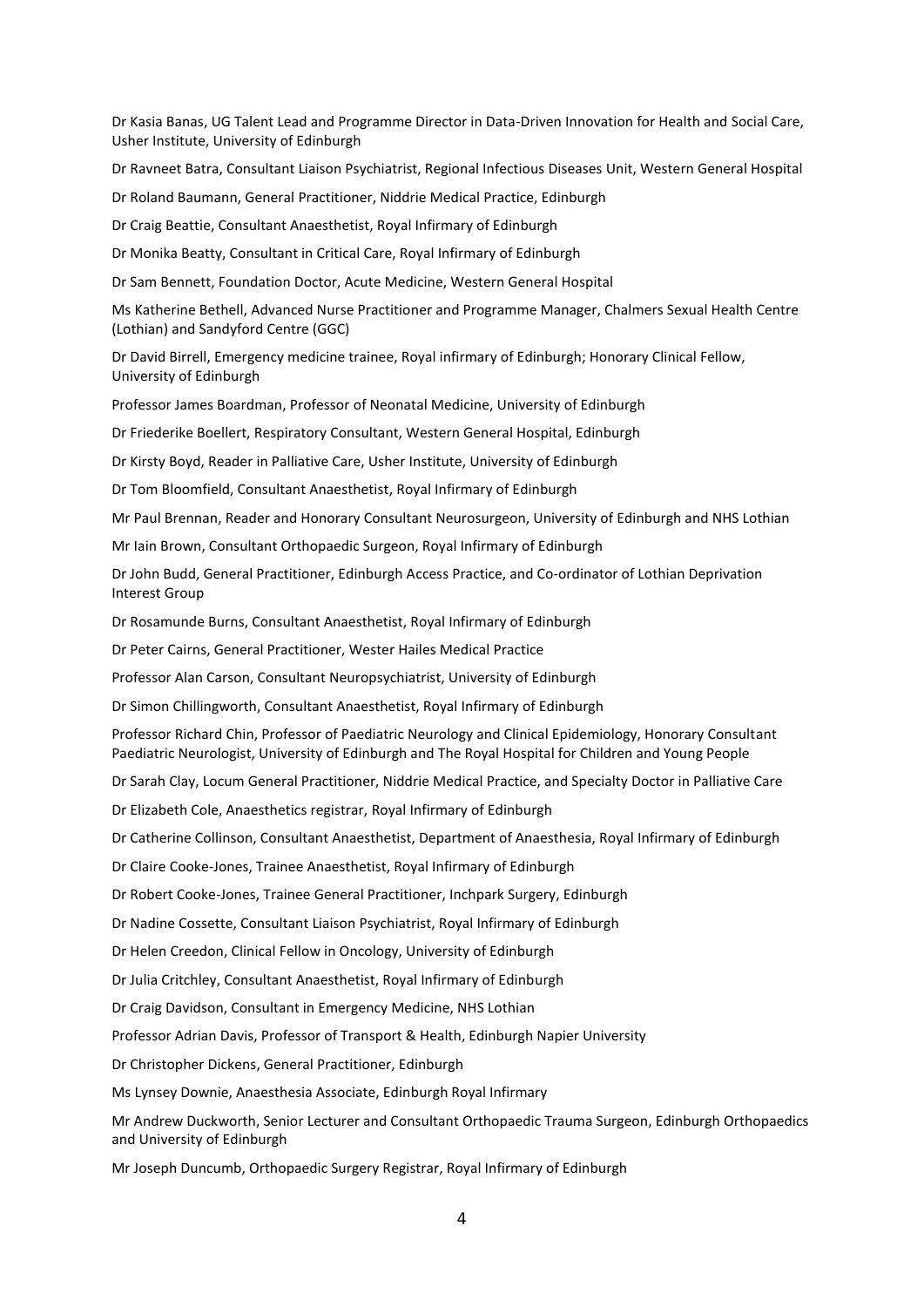Dr Tamasin Evans, Consultant Clinical Oncologist, Edinburgh Cancer Centre

Dr Alasdair Fitzgerald, Clinical Lead, Rehabilitation Services and Consultant in Neurorehabilitation, Astley Ainslie Hospital, Edinburgh

Dr Nicholas Fletcher, Trainee General Practitioner, NHS Education Scotland

Professor Sue Fletcher-Watson, Chair in Developmental Psychology, Division of Psychiatry, University of Edinburgh

Mr Martin Gemmell, Principal Educational Psychologist, City of Edinburgh Council

Ms Paula Gardiner, Neurological Specialist Physiotherapist and Cognitive Behavioural Therapist, Edinburgh

Dr Cameron J Fairfield, Clinical Research Fellow, University of Edinburgh

Dr Gavin Francis, General Practitioner, Dalkeith Road Medical Practice, Edinburgh

Dr Allan Gordon, Retired Consultant Obstetrician and Gynaecologist, Edinburgh

Dr Claire Gordon, Consultant in Acute Medicine, Western General Hospital, Edinburgh

Dr Rebecca Gormley, Anaesthetic Core Trainee, Royal Infirmary of Edinburgh

Dr Peter S Hall, Honorary Consultant Medical Oncologist, Edinburgh Cancer Centre at St John's Hospital and the Western General Hospital

Dr Helen Hare, Junior Doctor, Edinburgh Royal Infirmary

Dr Simon Heaney, Consultant Anaesthetist, Royal Infirmary of Edinburgh

Dr Ingrid Hoeritzauer, Consultant Neurologist and Acute Traumatic Brain Injury Rehabilitation, Royal Infirmary of Edinburgh

Dr Catriona Howes, Consultant Psychiatrist, Western General Hospital, Edinburgh

Dr Seán Keating, Consultant in Cardiothoracic Anaesthesia and Intensive Care Medicine, Royal Infirmary of Edinburgh

Dr Malik Jahangeer, Consultant Clinical Oncologist and Honorary Senior Clinical Lecturer, University of Edinburgh

Dr Marc Janssens, Consultant Anaesthetist, Royal Infirmary of Edinburgh

Mr Aimun Jamjoom, Speciality Neurosurgery Trainee, Edinburgh Royal Infirmary

Dr Michelle Jeffrey, Consultant Sports and Exercise Medicine, Sportscotland Institute of Sport, Oriam, Edinburgh

Dr Guy Johnson, General Practitioner (retired), Sighthill Health Centre

Professor John Keating, Consultant Orthopaedic Surgeon, Royal Infirmary of Edinburgh; Honorary Senior Lecturer, Edinburgh University

Dr Stephanie Kelly, Clinical Fellow in Intensive Care, Royal Infirmary of Edinburgh

Dr Dean Kerslake, Consultant, Royal Infirmary of Edinburgh

Dr Alice King, Trainee General Practitioner, Edinburgh

Dr Oliver Koch, Consultant & Honorary Senior Clinical Lecturer in Infectious Diseases, Regional Infectious Diseases Unit, Western General Hospital

Dr Rebecca Lawrence, Consultant Psychiatrist in Addictions, Royal Edinburgh Hospital

Mr Graham Lawson, Consultant Orthopaedic Surgeon, Royal Infirmary of Edinburgh

Yvonne Leavy, Lead Clinical Nurse Specialist (epilepsy) Department for Clinical Neurosciences, RHCYP, Royal Infirmary of Edinburgh

Dr Katharine Logan, Consultant Psychiatrist in Psychotherapy, Rivers Centre, Edinburgh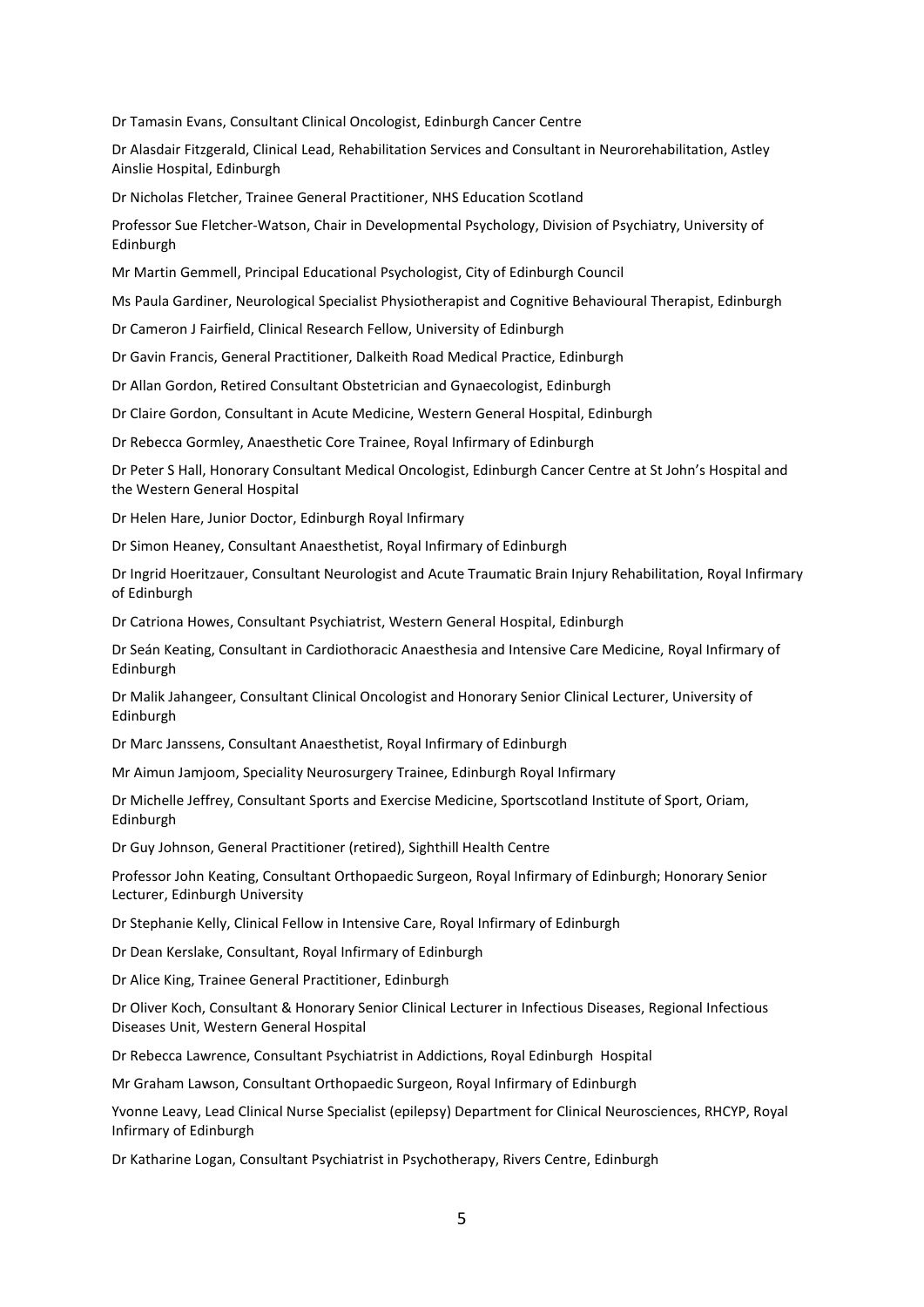Dr Nazir Lone, Honorary Consultant and Senior Lecturer in Critical Care, Royal Infirmary of Edinburgh, NHS Lothian and University of Edinburgh

Dr Carey Lunan, General Practitioner, Craigmillar Medical Group

Dr Saturnino Luz, Reader in Medical Informatics, Usher Institute, Medical School, The University of Edinburgh

Dr Sonia MacCallum, General Practitioner, Niddrie Medical Practice

Dr Claire Mackintosh, Consultant Infectious Disease Physician and Clinical Director, Regional Infectious Disease Unit, NHS Lothian

Dr Ivan Marples, Consultant in Pain Medicine and Anaesthesia, Leith Community Treatment Centre

Dr Katie Marwick, Clinical Lecturer in Psychiatry, University of Edinburgh

Dr Alexander von Maydell, Junior Doctor, Royal Infirmary of Edinburgh

Miss Julie McBirnie, Consultant Orthopaedic Surgeon, Spire Shawfair Park Hospital

Professor Alison McCallum, Centre for Population Health Sciences, Usher Institute, University of Edinburgh

Dr Dermot McKeown, Consultant Anaesthetist, Royal Infirmary of Edinburgh

Professor Andrew McIntosh, Professor of Biological Psychiatry and Honorary Consultant Psychiatrist, University of Edinburgh

Dr Christina McManus, Doctor, Western General Hospital

Dr Carinne McMurray, General Practitioner, Craigmillar Medical Group

Professor Stewart Mercer, Professor of Primary Care and Multimorbidity, Usher Institute, University of Edinburgh; General Practitioner, NHS Lothian

Dr Eve Miller-Hodges, Senior Clinical Lecturer & Honorary Consultant in Inherited Metabolic Disorders and Renal Medicine, Scottish Inherited Metabolic Disorders Service & University of Edinburgh

Dr Lyle Moncur, Consultant in Emergency Medicine, Royal Infirmary of Edinburgh

Mr Matthew Moran, Consultant Orthopaedic Surgeon, Royal Infirmary of Edinburgh

Dr Catriona Morton, General Practitioner, Craigmillar Medical Group

Dr Megan Mowbray, Consultant Dermatologist, Clinical Lead Dermatology, Skin Cancer Lead NHS Fife, Queen Margaret Hospital, Dunfermline (& resident of Edinburgh)

Mr Samuel Molyneux, Consultant in Trauma and Orthopaedic Surgery, Royal Infirmary of Edinburgh

Ms Mome Mukherjee, Senior Research Fellow, Usher Institute, University of Edinburgh

Dr Nóra Murray-Cavanagh, Clinical Lead General Practitioner, Wester Hailes Medical Practice

Dr Susan Nelson, General Practitioner, Mackenzie Medical Centre, Edinburgh

Dr Anna Noble, General Practitioner, Wester Hailes Medical Practice

David Obree, Archie Duncan Fellow in Medical Ethics and Fellow in Medical Education, Usher Institute, University of Edinburgh

Dr Richard O'Brien, Consultant Stroke Physician, Royal Infirmary of Edinburgh, Honorary Clinical Senior Lecturer, University of Edinburgh

Dr Laura O'Conaire, General Practitioner, Braefoot Medical Practice, Edinburgh

Dr Rory O'Conaire, General Practitioner, West End Medical Practice, Edinburgh

Dr Ailis Orr, Consultant Paediatrician, Royal Hospital for Children and Young People, Edinburgh

Mr James Patton, Clinical Director Orthopaedics, Consultant Orthopaedic Surgeon, Royal Infirmary Edinburgh

Dr Sharon Peoples, Consultant in Clinical Oncology, Edinburgh Cancer Centre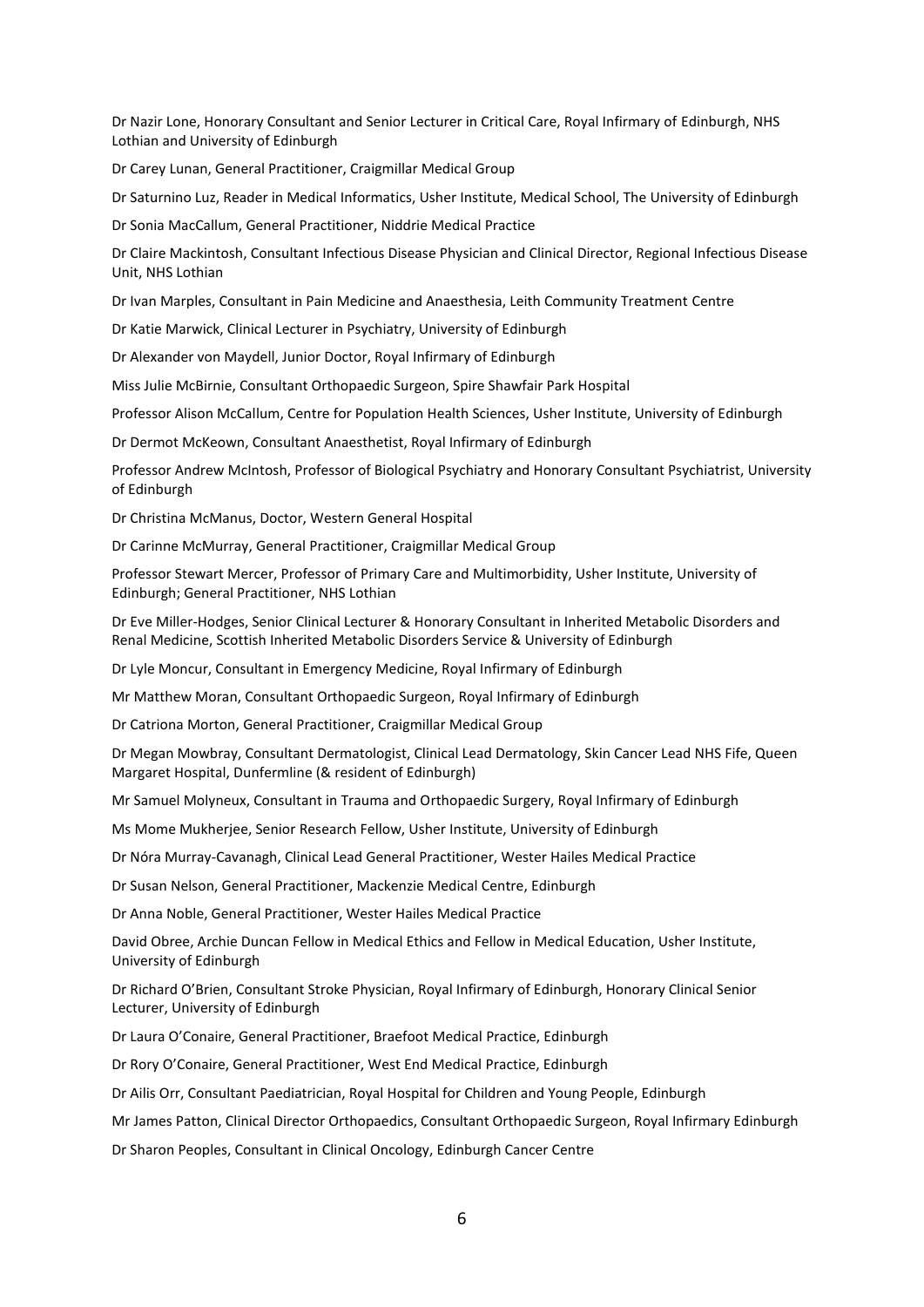Dr. Meghan Perry, Consultant Physician and Honorary Senior Clinical Lecturer in Infectious Diseases and General Internal Medicine, Western General Hospital, Edinburgh

Professor Martyn Pickersgill, Co-Director of Research, Usher Institute, University of Edinburgh

Dr Evgeniya Plotnikova, Teaching Fellow, Master of Public Health Programme, University of Edinburgh

Dr S.G. Potts, Consultant in Transplant Psychiatry, Royal Infirmary of Edinburgh

Dr Michael Quinn, General Practitioner, Craigmillar Medical Group

Dr Martin Quirke, Research Fellow, Centre for Environment, Dementia and Ageing Research, University of Stirling (& resident of Edinburgh)

Dr Kristiina Rannikmäe, Consultant Neurologist and Clinical Research Fellow, Forth Valley Royal Hospital and University of Edinburgh

Ms Aїcha Reid, Registered Educational Psychologist, Edinburgh

Dr Helga Rhein, General Practitioner (retired), Edinburgh

Dr Helen Riches, General Practitioner, Restalrig Park Medical Centre, Edinburgh

Professor Craig Ritchie, Professor of Psychiatry of Ageing, University of Edinburgh; Director of Brain Health Scotland

Dr Alasdair Ruthven, Consultant Anaesthetist, Royal Infirmary of Edinburgh

Professor Rustam Al-Shahi Salman, Professor of Clinical Neurology at the University of Edinburgh; Honorary consultant neurologist in NHS Lothian

Dr Euan Sandilands, Consultant Toxicologist and Director National Poisons Information Service (Edinburgh); Honorary Clinical Senior Lecturer, University of Edinburgh

Ms Chloe Scott, Consultant Trauma and Orthopaedic Surgeon, Royal Infirmary of Edinburgh

Dr Ann Sergeant, Consultant Dermatologist, NHS Fife (Edinburgh resident)

Dr Anthony Simon, General Practitioner, Craigmillar Medical Group

Dr Chris Smith, Foundation Doctor, Western General Hospital, Edinburgh

Dr Nick Spencer, Anaesthetic Trainee, Western General Hospital, Edinburgh

Dr Andrew Stanfield, Senior Clinical Research Fellow and Honorary Consultant Psychiatrist, University of Edinburgh

Dr Elizabeth Steel, Consultant Anaesthetist, Royal infirmary Edinburgh

Professor Jon Stone, Consultant Neurologist, Edinburgh Royal Infirmary and University of Edinburgh

Professor Cathie Sudlow, Professor of Neurology and Clinical Epidemiology and Head of the Centre for Medical Informatics, Usher Institute, University of Edinburgh

Dr Digby Thomas, General Practitioner to the homeless 2001-2021, Edinburgh Homeless/Access Practice

Dr Sarah Thompson, Consultant Anaesthetist, Royal Infirmary of Edinburgh

Professor Lindsay Thomson, Professor of Forensic Psychiatry, University of Edinburgh; Medical Director of the State Hospitals Board for Scotland and the Forensic Mental Health Managed Care Network

Dr Fionn Toolis, General Practitioner, Wester Hailes Medical Practice, Edinburgh

Professor Neil Turner, Professor of Nephrology, University of Edinburgh; Honorary Consultant, Royal Infirmary of Edinburgh

Dr Stefan Unger, Consultant Respiratory Paediatrician, Royal Hospital for Children and Young People

Dr Helen Usher, Consultant Anaesthetist, Royal Infirmary of Edinburgh

Dr Anna te Water Naudé, Acute Medicine Core Trainee, Royal Infirmary of Edinburgh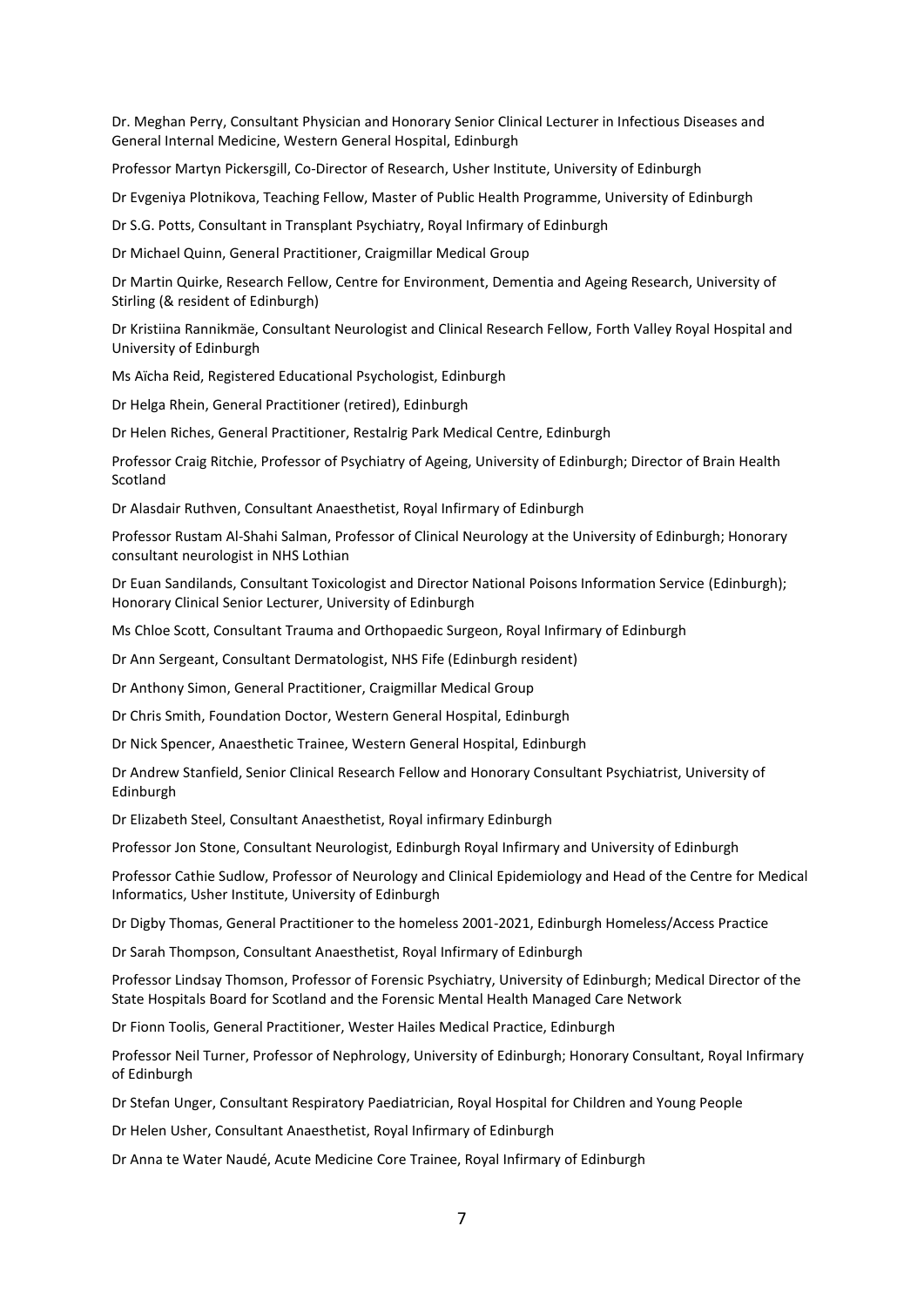Stephen Walls, Senior Charge Nurse, General Intensive Care, Royal Infirmary of Edinburgh

Dr Charles Wallis, Consultant Anaesthetist and Chair of Bicycle Users Group, Western General Hospital

Dr Andrew Watson, Associate Medical Director for Psychiatry, NHS Lothian

Ms Abby White, Psychiatric Nurse, Edinburgh

Mr T.O. White, Consultant Orthopaedic Trauma Surgeon (Clinical Lead for Trauma), Royal Infirmary Edinburgh, and Honorary Lecturer, University of Edinburgh

Dr William Whiteley, Reader in Neurology, University of Edinburgh; Honorary Consultant Neurologist, NHS Lothian

Dr E.B. Wilson, Emergency Department Consultant, Emergency Department, Royal Infirmary of Edinburgh

Dr Hilary Young, General Practitioner, Mackenzie Medical Centre / University of Edinburgh